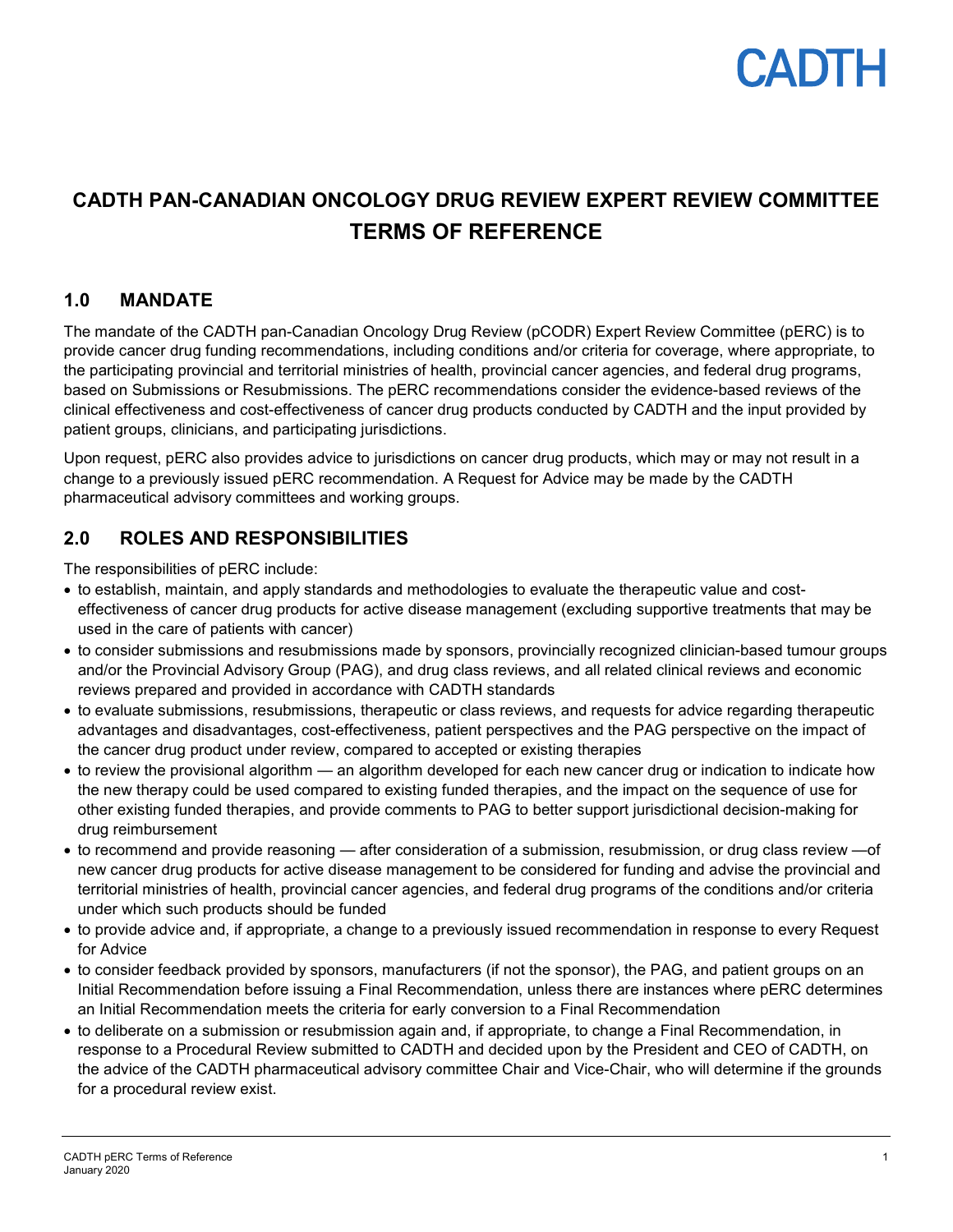## CADIH

## **3.0 AUTHORITY**

The Committee shall report to the President and CEO through its Chair.

## **4.0 MEMBERSHIP**

The committee is composed of 18 members, as follows:

- seven cancer specialists (oncologists)
- one non-oncologic physician
- three health economists
- two pharmacists
- two blood disease specialists (hematologists)
- three patient representatives.

At least one of these members should also have expertise in health ethics.

#### **4.1 Appointment Process**

The members shall be identified through a public call for nominations. Members shall be appointed by the CADTH President and CEO.

#### **4.2 Removal**

Notwithstanding anything set out in these terms of reference, the President and CEO of CADTH shall have the right to remove and/or replace a pERC member at or before the expiry date of his/her term.

#### **4.3 Resignation**

A member may resign from office by giving a written resignation to the Chair and CADTH President and CEO; such resignation becomes effective when received by CADTH or at the time specified in the resignation, whichever is later.

## **5.0 TERM OF OFFICE**

Members of pERC shall normally be appointed for a three-year term, but the term may be renewed once at the discretion of the President and CEO.

Any member who has served two (2) consecutive terms of office shall not normally be eligible for reappointment to the committee until a period of at least one (1) year has elapsed since the end of that member's second consecutive term in office.

The President and CEO may appoint a member who has served two consecutive terms of office for an additional term for the purpose of that member serving as an officer or if a third term is in the best interests of CADTH.

## **6.0 OFFICERS**

The officers of the Committee are the Chair and Vice-Chair.

#### **6.1 Appointment Process**

One member shall be appointed by the President and CEO to serve as Chair of the Committee. One member shall be appointed by the President and CEO to serve as Vice-Chair of the Committee.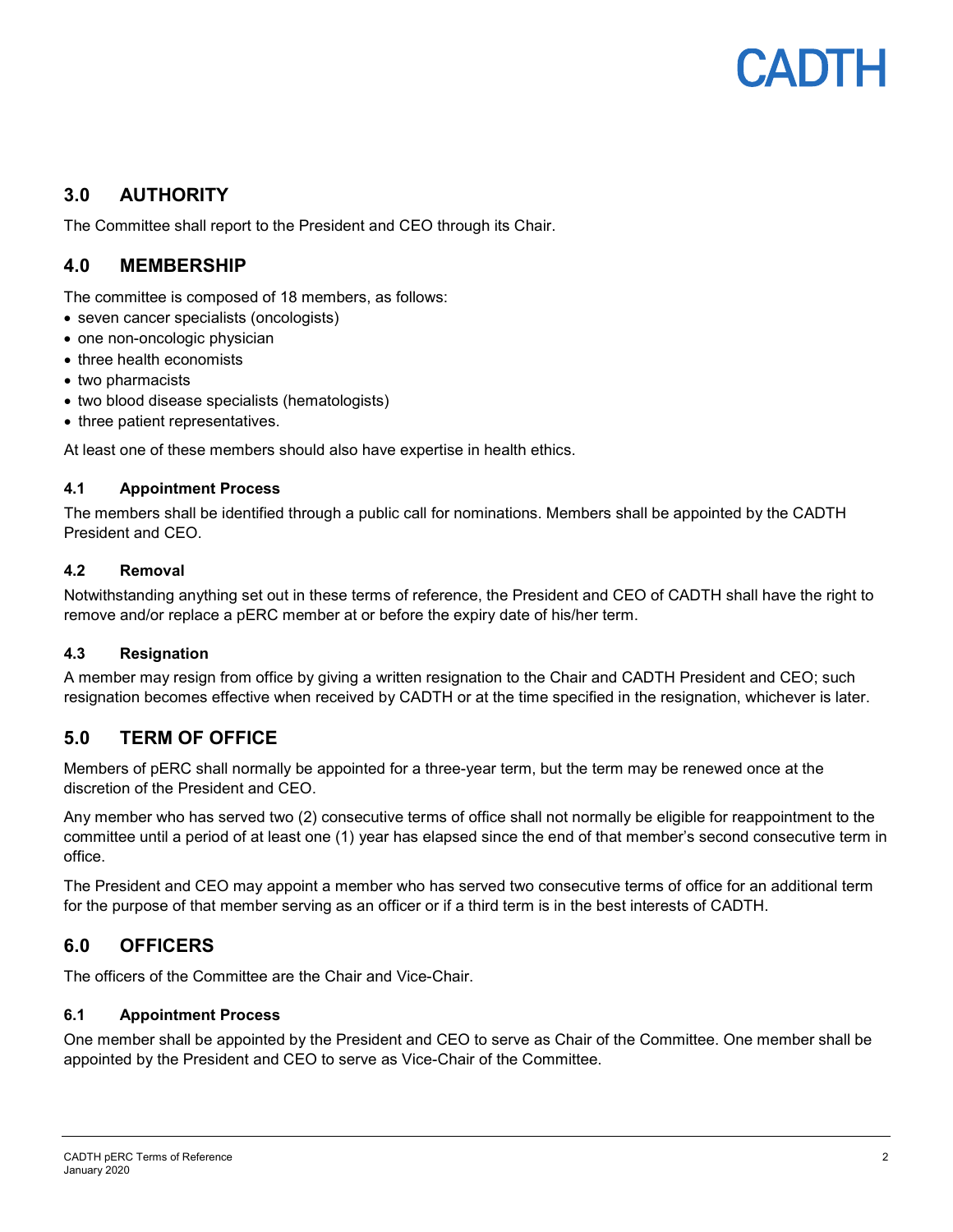## CADIH

#### **6.2 Term**

Officers shall ordinarily hold office for a term of three (3) years from the date of their appointment as Chair or Vice-Chair, irrespective of years served as a member. The term may be renewed once at the discretion of the President and CEO.

In the event that the Vice-Chair is appointed as Chair, the new appointment term and renewal of this term is not affected by the years previously served as Vice-Chair.

Any officer who has served two (2) consecutive terms of office shall not be eligible for appointment to the committee as a member until a period of at least one (1) year has elapsed since the end of that officer's second consecutive term in office.

#### **6.3 Powers and Duties**

The Chair shall, when present, preside at all meetings of the Committee. The Chair shall act as the Committee spokesperson when directed to do so by the President and CEO. Per sections 7.3 and 13.0, the Chair shall participate in the development of meeting agendas and report on Committee activities to the CADTH Board of Directors.

The Vice-Chair shall, in the absence or disability of the Chair, perform the duties and exercise the powers of the Chair.

### **7.0 MEETINGS**

pERC will meet in person on a monthly basis, on a pre-specified day of each month. Under exceptional circumstances, additional meetings may be called.

#### **7.1 Attendance**

Members shall make best efforts to attend all meetings of the Committee. A member who is unable to attend an in-person meeting may request permission from the Chair to participate in the meeting via teleconference or other means. Permissions will be granted provided all members are in agreement. Alternates are not permitted to attend in place of a member.

#### **7.2 Quorum**

A majority (50% + 1) of voting members of the Committee shall constitute quorum.

#### **7.3 Agenda**

Meeting agendas are prepared by CADTH, in consultation with the Committee Chair.

#### **7.4 Decision-Making**

Decisions of pERC shall ordinarily be decided by a consensus of the members present at the meeting. Should consensus not be reached, the Chair shall refer the question to be decided by a majority vote of the members. The Chair of the meeting shall not normally vote except in the event of a tie, in which case the Chair of the meeting may exercise a casting vote. All committee members will support a committee decision once it is made.

#### **7.4.1 Abstaining**

Although full participation of members is in the best interest of the work undertaken by the committee and CADTH, in some cases members may abstain from voting. If a member is not present for the majority of the discussion on the motion being passed, or if the member feels unable to vote for moral reasons, the member may abstain from voting.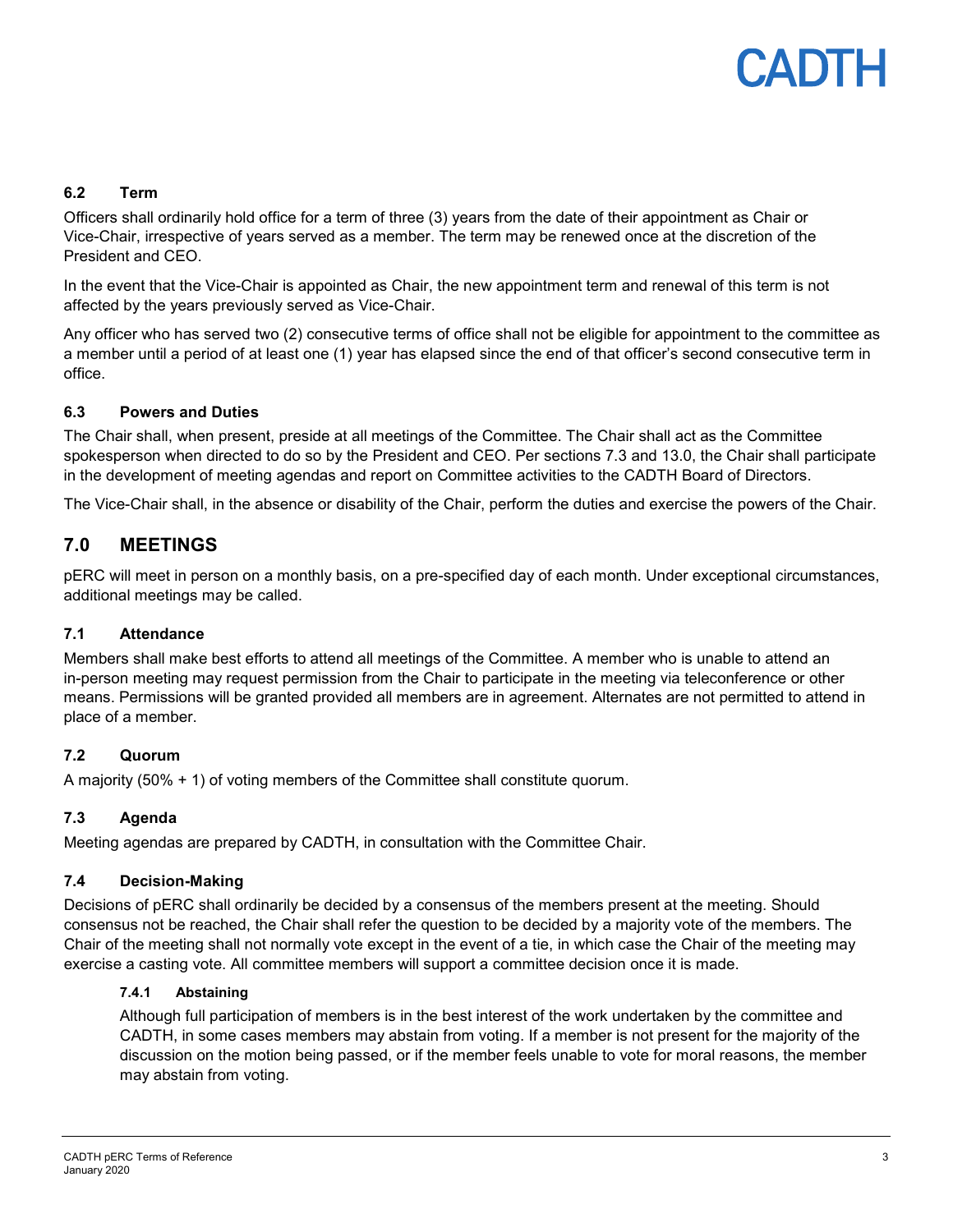

When a member abstains, their vote is not counted and the decision is made by a majority of remaining voting members.

#### **7.5 Minutes**

CADTH staff keeps a written record of meetings of the Committee. A copy of the minutes will be provided to each member of the Committee.

#### **7.6 Attendees**

In addition to pERC members, and observers invited in accordance with section 7.7, only the following persons shall be entitled to attend pERC meetings:

- members of CADTH pharmaceutical advisory committee(s) and PAG members
- Clinical and Economic Guidance Panel members and experts by invitation only (see below)
- CADTH staff (see below).

CADTH pharmaceutical advisory committee members and PAG members appointed by provincial and territorial ministries of health and provincial cancer agencies shall be entitled to attend. At each meeting, the PAG Chair (or his or her delegate from among the PAG members) will be given the opportunity to provide the perspective of PAG on submission(s) for consideration by pERC. These attendees shall not have the right to participate in pERC deliberations or to vote (i.e., beyond the steps of information gathering and clarification).

Clinical and Economic Guidance Panel members and/or experts may attend the pERC meetings by invitation from the pERC Chair, only, in circumstances where pERC has questions or requires clarifications regarding a submission, a resubmission, a Reconsideration of an Initial Recommendation, a Request for Advice, or a pCODR guidance report. Panel members and experts, however, shall not participate in, or be present during, any pERC deliberations or vote.

CADTH staff attending the meeting shall serve as a resource to pERC. The staff provides administrative and secretariat support and may actively participate in the presentation of information, Requests for Advice, submissions, resubmissions, and Reconsiderations of an Initial Recommendation at the request of the pERC Chair. The staff shall also assist in obtaining additional information and/or expert advice at pERC's request.

#### **7.7 Observers**

CADTH, in consultation with the Chair, may invite observer(s) to attend committee meetings from time to time.

The committee shall have the right to exclude observers from any meeting held in camera, either in whole or in part.

## **8.0 CODE OF CONDUCT**

All members of the Committee shall comply with the CADTH code of conduct*.*

## **9.0 CONFLICT OF INTEREST**

All members of the committee shall comply with the CADTH conflict of interest policy. Conflicts of interest shall be declared at the start of each meeting.